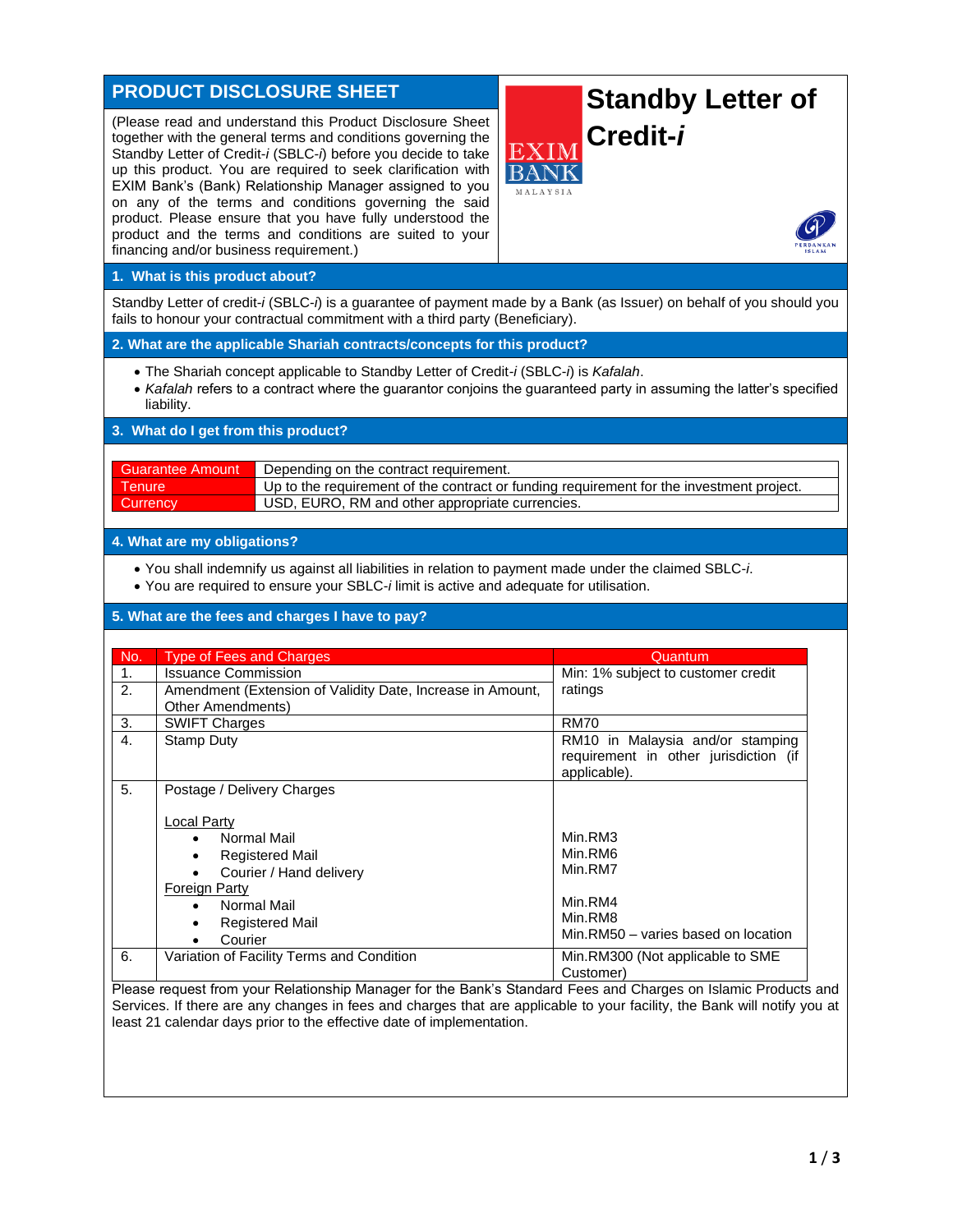| 6. What if I fail to fulfill my obligation?                                                                                                                                                                                                                                                                                            |                                                                                                                                                                                                                                                                                           |  |  |  |
|----------------------------------------------------------------------------------------------------------------------------------------------------------------------------------------------------------------------------------------------------------------------------------------------------------------------------------------|-------------------------------------------------------------------------------------------------------------------------------------------------------------------------------------------------------------------------------------------------------------------------------------------|--|--|--|
| We shall charge you a compensation for late payment:                                                                                                                                                                                                                                                                                   |                                                                                                                                                                                                                                                                                           |  |  |  |
| <b>After Maturity/ Post Judgement</b>                                                                                                                                                                                                                                                                                                  |                                                                                                                                                                                                                                                                                           |  |  |  |
| Bank's actual loss or up Islamic Interbank Money Market ("IIMM") rate or any other rate<br>specified by Bank Negara Malaysia:-                                                                                                                                                                                                         |                                                                                                                                                                                                                                                                                           |  |  |  |
| i. on the amount claimed beyond the date of payment by the Bank; or                                                                                                                                                                                                                                                                    |                                                                                                                                                                                                                                                                                           |  |  |  |
| Formula: ** Amount claimed beyond the date of payment of the bank x Prevailing IIMM% x<br>No. of overdue day(s)/*365                                                                                                                                                                                                                   |                                                                                                                                                                                                                                                                                           |  |  |  |
| ii. on the amount claimed after the judgement notwithstanding the date of payment by the Bank                                                                                                                                                                                                                                          |                                                                                                                                                                                                                                                                                           |  |  |  |
| Formula: *** Amount claimed after the judgement x Prevailing IIMM% x No. of overdue day(s)/ *365                                                                                                                                                                                                                                       |                                                                                                                                                                                                                                                                                           |  |  |  |
| The Compensation for Late Payment shall not be compounded.                                                                                                                                                                                                                                                                             |                                                                                                                                                                                                                                                                                           |  |  |  |
| Note: *May change subject to currency of the facility<br>** Claimed Amount = Amount Paid by the Bank<br>*** Amount claimed after the judgement is equivalent to Amount paid by the Bank.                                                                                                                                               |                                                                                                                                                                                                                                                                                           |  |  |  |
| 7. What if I fully settle the financing before its maturity?                                                                                                                                                                                                                                                                           |                                                                                                                                                                                                                                                                                           |  |  |  |
| Not applicable.                                                                                                                                                                                                                                                                                                                        |                                                                                                                                                                                                                                                                                           |  |  |  |
| 8. Do I need takaful coverage?                                                                                                                                                                                                                                                                                                         |                                                                                                                                                                                                                                                                                           |  |  |  |
| Not applicable.                                                                                                                                                                                                                                                                                                                        |                                                                                                                                                                                                                                                                                           |  |  |  |
| 9. What are the major risks?                                                                                                                                                                                                                                                                                                           |                                                                                                                                                                                                                                                                                           |  |  |  |
| Your collateral pledged with the bank shall be liquidated to settle the claimed amount;<br>$\bullet$<br>Legal action shall be taken upon your failure to regularize or settle the claimed amount ;and<br>$\bullet$<br>You shall bear all the costs incurred construed to the legal action against you.                                 |                                                                                                                                                                                                                                                                                           |  |  |  |
| 10. What do I need to do if there are changes to my contact details?                                                                                                                                                                                                                                                                   |                                                                                                                                                                                                                                                                                           |  |  |  |
| It is important that you inform the Bank of any changes to your contact details to ensure that all<br>a)<br>correspondences reach you in a timely manner.<br>You may inform the Bank such changes via various channels of communication such as the website or call<br>b)<br>centre at 03-2601 2000.                                   |                                                                                                                                                                                                                                                                                           |  |  |  |
| 11. Where can I get an assistance and redress?                                                                                                                                                                                                                                                                                         |                                                                                                                                                                                                                                                                                           |  |  |  |
| If you wish to complaint on the product or services<br>provided by us, you may contact us at:<br>Head, Corporate Communication Department<br>Export-Import Bank of Malaysia Berhad<br>Level 1, EXIM Bank, Jalan Sultan Ismail,<br>50250 Kuala Lumpur, Malaysia<br>Tel: +603-26012000<br>Fax: +603-26012469<br>Website: www.exim.com.my | If your query or complaint is not satisfactorily resolved by<br>us, you may contact Bank Negara Malaysia LINK or<br>TELELINK at:<br>Blok D, Bank Negara Malaysia,<br>Jalan Dato' Onn,<br>50480 Kuala Lumpur<br>Tel: 1-300-88-5465<br>Fax: +603-2174 1515<br>Email: bnmtelelink@bnm.gov.my |  |  |  |
|                                                                                                                                                                                                                                                                                                                                        |                                                                                                                                                                                                                                                                                           |  |  |  |